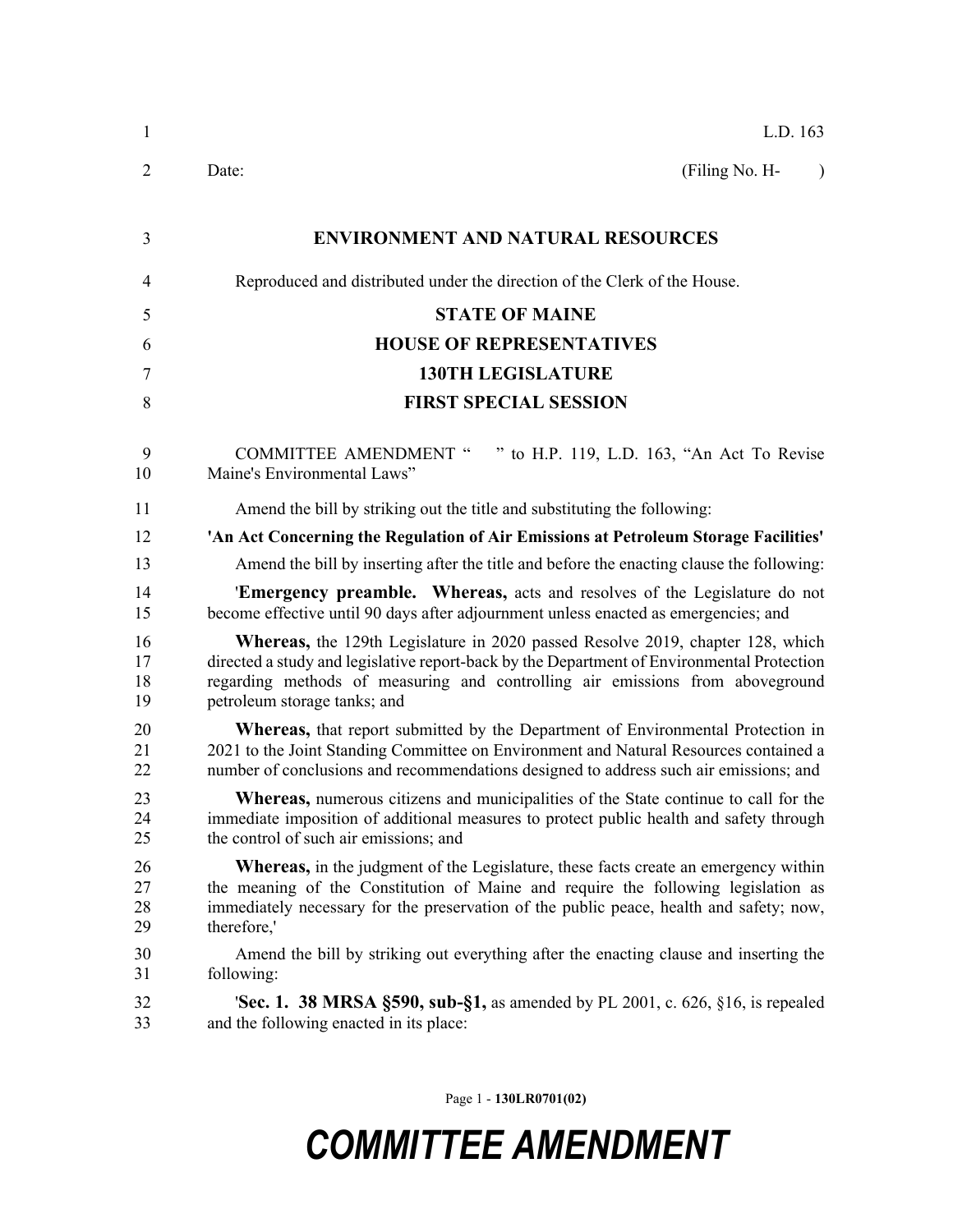| 1              | 1. License required; rules. After ambient air quality standards and emission                                       |
|----------------|--------------------------------------------------------------------------------------------------------------------|
| $\overline{2}$ | standards have been established within a region, the board may by rule provide that a person                       |
| 3              | may not operate, maintain or modify in that region any air contamination source or emit                            |
| $\overline{4}$ | any air contaminants in that region without an air emission license from the department.                           |
| 5              | A. As a condition of licensure under this chapter for any petroleum storage facility                               |
| 6              | with an aboveground petroleum storage tank, the facility shall:                                                    |
| $\tau$         | (1) Ensure that any new aboveground petroleum storage tank with a storage                                          |
| $\,$ $\,$      | capacity greater than 39,000 gallons used for the storage of distillate fuel products                              |
| 9              | is equipped with a floating roof;                                                                                  |
| 10<br>11       | Maintain a record of any additives or materials added to any heated,<br>(2)<br>aboveground petroleum storage tank; |
| 12             | (3) Ensure that any heated, fixed-roof aboveground petroleum storage tank is fully                                 |
| 13             | insulated in a manner that minimizes temperature fluctuation and resulting                                         |
| 14             | breathing losses and that the temperature of the petroleum product stored in the                                   |
| 15             | tank is continuously monitored;                                                                                    |
| 16             | (4) Implement forward-looking infrared technology for the monitoring of vapor                                      |
| 17             | leaks around any aboveground petroleum storage tank with a storage capacity                                        |
| 18             | greater than 39,000 gallons, as well as around the piping and fittings associated                                  |
| 19             | with the tank. The facility shall conduct such monitoring on at least a monthly                                    |
| 20             | basis, and the results of that monitoring and any resulting repairs made as a result                               |
| 21             | of detected leaks must be properly documented and provided to the department                                       |
| 22             | upon request;                                                                                                      |
| 23             | (5) Collect site-specific air emission test data semian mually during the most active                              |
| 24             | time of operations for any existing, new or modified heated, above ground                                          |
| 25             | petroleum storage tank with a storage capacity greater than 39,000 gallons, and the                                |
| 26             | collected data must be used to establish site-specific air emission factors. A facility                            |
| 27             | that operates in a similar manner multiple tanks of the same construction storing                                  |
| 28             | the same product may, upon approval by the department, collect site-specific air                                   |
| 29             | emission test data from a representative tank in lieu of testing all similarly                                     |
| 30             | operating tanks. The test data collected by the facility must be used for the purposes                             |
| 31             | of annual air emissions reporting and by the department when determining                                           |
| 32             | compliance with licensed air emission limits;                                                                      |
| 33             | (6) Conduct on a monthly basis a visual inspection of the internal, floating roof of                               |
| 34             | any aboveground petroleum storage tank equipped with such a roof; conduct on a                                     |
| 35             | monthly basis an external leak inspection of that roof using photo ionization                                      |
| 36             | detection technology or flame ionization detection technology; and conduct a                                       |
| 37             | complete inspection of the cover and seal associated with that roof every 2 years                                  |
| 38             | and each time the tank is emptied and degassed; and                                                                |
| 39             | (7) If the facility has an aboveground petroleum storage tank with a storage                                       |
| 40             | capacity greater than 39,000 gallons that is equipped with an external or internal                                 |
| 41             | floating roof, implement a fenceline monitoring program, designed and operated                                     |
| 42             | by a qualified, independent 3rd-party entity, which must provide continuous                                        |
| 43             | emission monitoring consistent with the requirements of the United States                                          |
| 44             | Environmental Protection Agency's Method 325A, Volatile Organic Compounds                                          |

Page 2 - **130LR0701(02)**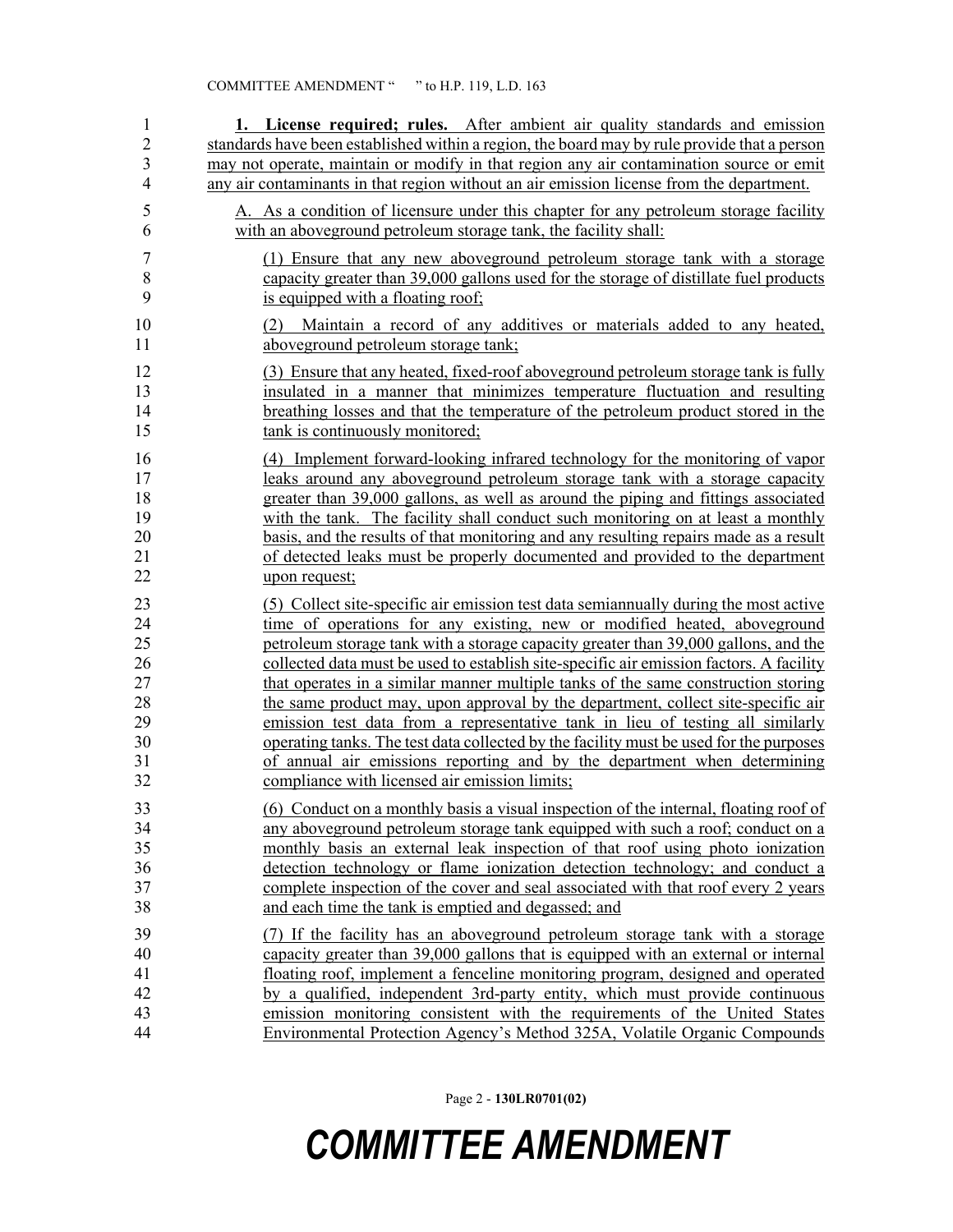| 1              | from Fugitive and Area Sources: Sampler Deployment and VOC Sample                            |
|----------------|----------------------------------------------------------------------------------------------|
| $\overline{2}$ | Collection, and Method 325B, Volatile Organic Compounds from Fugitive and                    |
| $\mathfrak{Z}$ | Area Sources: Sampler Preparation and Analysis. The facility shall provide to the            |
| $\overline{4}$ | department a description of its fenceline monitoring program and a copy of all data          |
| 5              | collected under the program, which the department shall make available on its                |
| 6              | publicly accessible website.                                                                 |
| $\overline{7}$ | B. A facility required to be licensed under this chapter may not load distillate fuel into   |
| 8              | a cargo tank that carried gasoline as its most recent load unless the facility is equipped   |
| 9              | with and uses a collection and control system for air emissions of volatile organic          |
| 10             | compounds.                                                                                   |
| 11             | C. As a condition of licensure under this chapter for any new or modified bulk gasoline      |
| 12             | terminal, the terminal shall implement best practical treatment for emissions associated     |
| 13             | with the loading, unloading and storage of gasoline at the terminal that is equivalent or    |
| 14             | substantially similar to applicable best available control technology requirements           |
| 15             | implemented by the United States Environmental Protection Agency pursuant to the             |
| 16             | federal Clean Air Act.                                                                       |
| 17             | D. At least once every 5 years, the board shall evaluate and, if determined necessary,       |
| 18             | update the best practical treatment requirements applicable to licensed petroleum            |
| 19             | storage facilities with aboveground petroleum storage tanks. In evaluating the best          |
| 20             | practical treatment requirements pursuant to this paragraph, the board shall consider        |
| 21             | best practical treatment requirements for above ground petroleum storage tanks               |
| 22             | implemented by other New England states and applicable best available control                |
| 23             | technology requirements implemented by the United States Environmental Protection            |
| 24             | Agency pursuant to the federal Clean Air Act.                                                |
| 25             | E. An incinerator may not be used to dispose of solid waste without a license from the       |
| 26             | department, except an incinerator with a primary chamber volume no greater than 133          |
| 27             | cubic feet or 1,000 gallons that burns only wood waste as defined in Title 12, section       |
| 28             | 9324, subsection 7-A and painted and unpainted wood from construction and                    |
| 29             | demolition debris.                                                                           |
| 30             | As used in this subsection, "petroleum storage facility" means a storage facility that       |
| 31             | receives petroleum products from refineries primarily by pipeline, ship or barge and         |
| 32             | delivers those products to bulk plants or to commercial or retail accounts primarily by tank |
| 33             | truck.                                                                                       |
| 34             | The board may adopt rules to implement paragraphs A to E. Rules initially adopted to         |
| 35             | implement paragraphs A to E are major substantive rules as defined in Title 5, chapter 375,  |
| 36             | subchapter 2-A. Any subsequent revision to rules adopted to implement paragraphs A to        |
| 37             | E are routine technical rules as defined in Title 5, chapter 375, subchapter 2-A.            |
| 38             | Sec. 2. Department of Environmental Protection; rulemaking. On or before                     |
| 39             | December 31, 2021, the Department of Environmental Protection shall initiate rulemaking      |
| 40             | to amend its rules regulating air emissions adopted pursuant to the Maine Revised Statutes,  |
| 41             | Title 38, sections 585, 585-A and 590 to align those rules as necessary with the provisions  |
| 42             | of Title 38, section 590, subsection 1, paragraphs A to E.                                   |

Page 3 - **130LR0701(02)**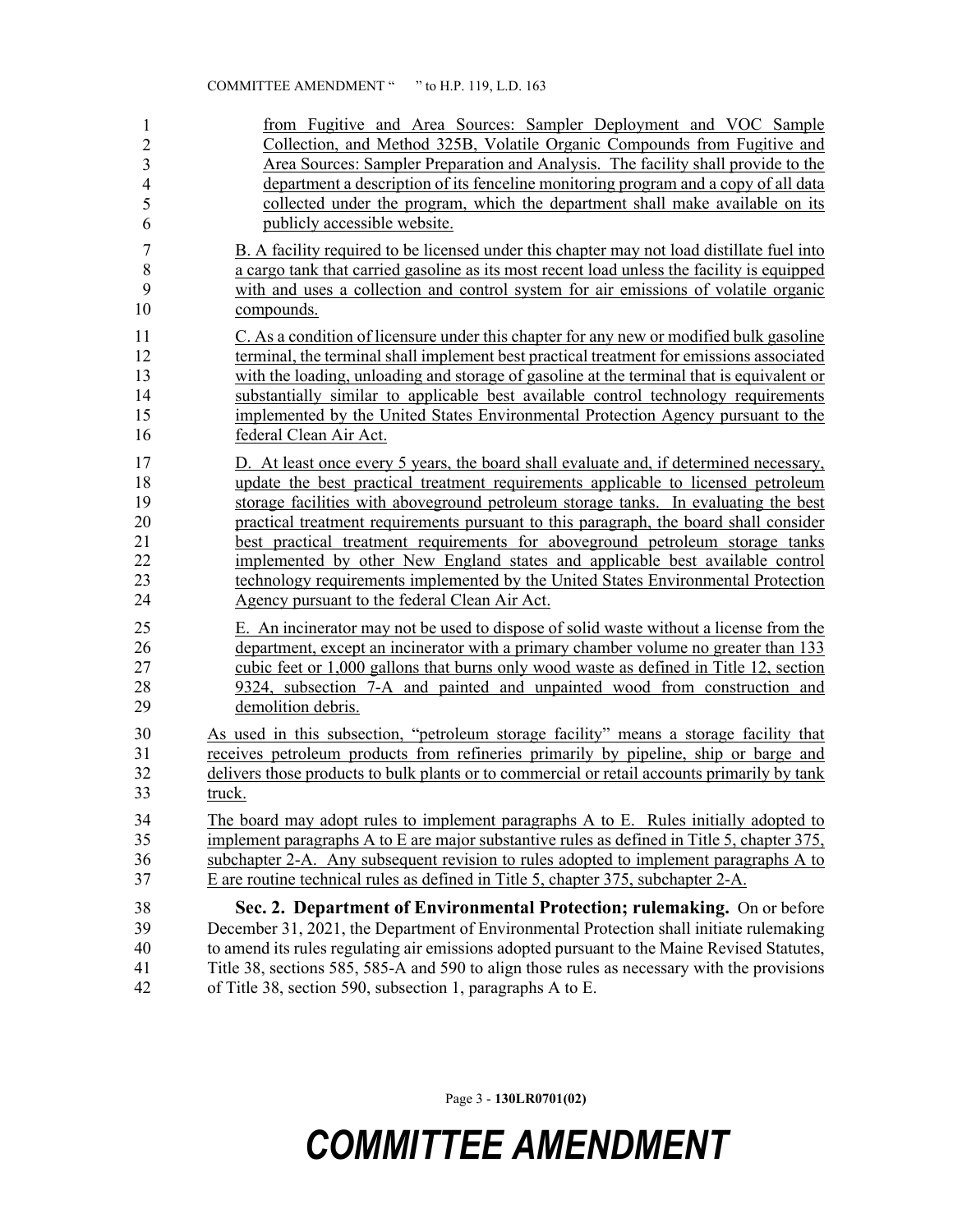1 **Sec. 3. Department of Environmental Protection; report.** On or before March 2 1, 2022, the Department of Environmental Protection shall submit a report to the Joint 3 Standing Committee on Environment and Natural Resources that includes:

4 1. The department's findings regarding the effectiveness of mist eliminators and carbon 5 systems for the reduction of volatile organic compounds emissions from heated, fixed-roof 6 aboveground petroleum storage tanks. The department shall include in the report any 7 recommendations regarding the installation of such equipment on heated, fixed-roof 8 residual oil and asphalt storage tanks located at petroleum storage facilities in the State as 9 a condition of licensure;

10 2. An update on the department's findings regarding any other emission control 11 technologies and equipment in use at petroleum storage facilities and the effectiveness of 12 such technologies and equipment in reducing volatile organic compound emissions, 13 hazardous air pollutant emissions and the emissions of other air contaminants expected to 14 significantly contribute to odor issues in the surrounding area. The department shall 15 include in the report any recommendations regarding the implementation of regulatory 16 standards for emission control at petroleum storage facilities as a condition of licensure;

17 3. An update on the department's acquisition of commercially available software 18 capable of calculating emissions in accordance with the United States Environmental 19 Protection Agency's "Fifth Edition Compilation of Air Pollutant Emissions Factors, 20 Volume 1: Stationary Point and Area Sources (AP-42)," including an identification of 21 federal, state or other funding sources available for such acquisition and any associated 22 recommendations;

23 4. The department's findings and recommendations regarding the ongoing ambient air 24 monitoring study conducted in coordination with the cities of South Portland and Portland 25 since 2019, including information regarding the use of the United States Environmental 26 Protection Agency's Human Exposure Model, HEM-3, to confirm or otherwise inform the 27 siting of ambient air monitoring stations at the most appropriate locations for the study;

28 5. The department's findings and recommendations regarding the implementation of 29 fenceline monitoring programs at petroleum storage facilities with aboveground petroleum 30 storage tanks with capacity greater than 39,000 gallons that are equipped with an external 31 or internal floating roof, the collection of fenceline monitoring data by the department and 32 the public accessibility of that data; and

33 6. Any recommendations, including proposed legislation, regarding the regulation of 34 emissions at petroleum storage facilities.

35 After reviewing the report submitted under this section, the committee may report out 36 legislation related to the report to the 130th Legislature.

37 As used in this section, "petroleum storage facility" means a storage facility that 38 receives petroleum products from refineries primarily by pipeline, ship or barge and 39 delivers those products to bulk plants or to commercial or retail accounts primarily by tank 40 truck.

- 41 **Sec. 4. Appropriations and allocations.** The following appropriations and 42 allocations are made.
- 43 **ENVIRONMENTAL PROTECTION, DEPARTMENT OF**

Page 4 - **130LR0701(02)**